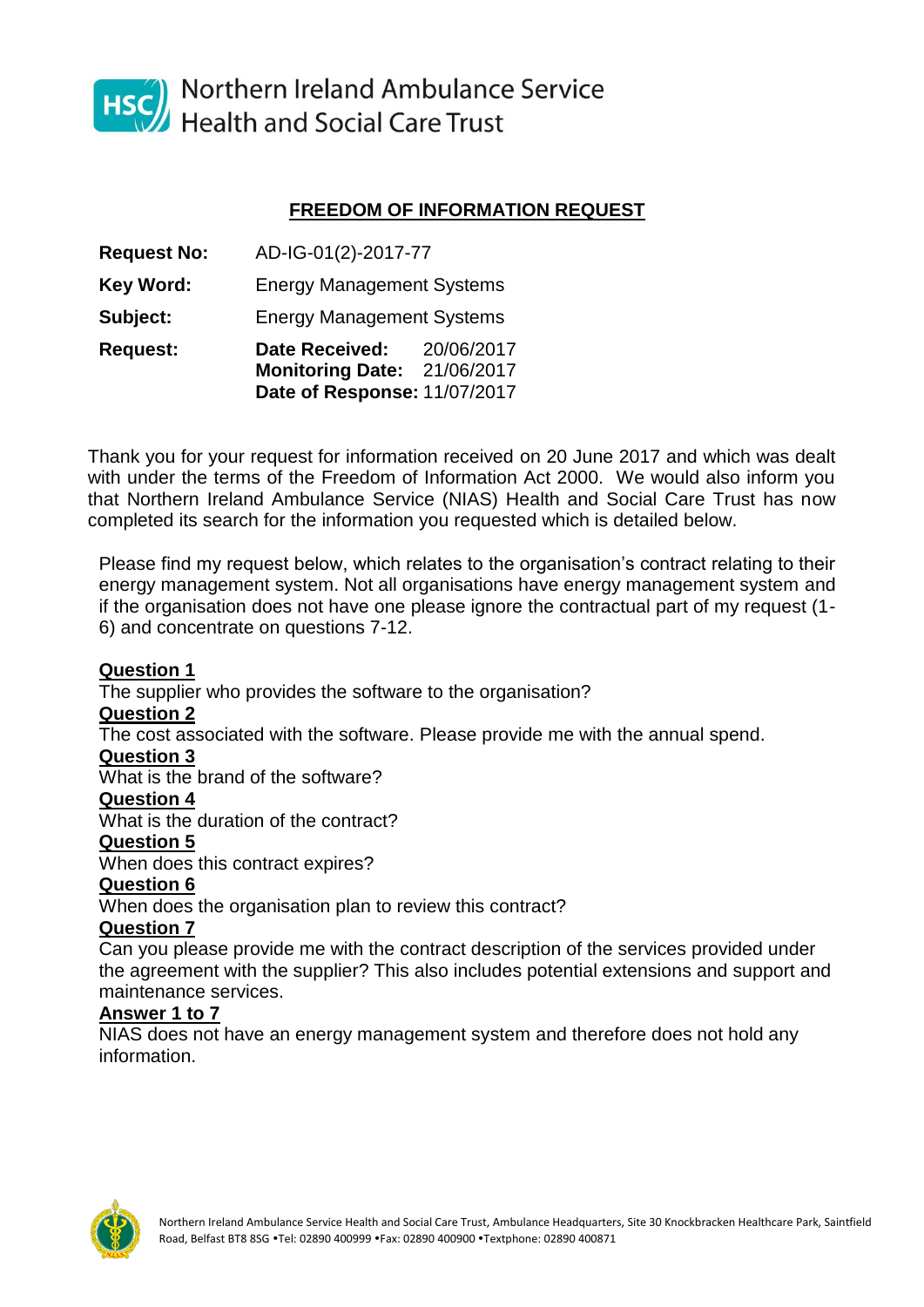# **Question 8**

What is the organisation's annual energy spend 2016/17 (financial year) for the following: (a) Electricity

(b) Gas

(c) Water

### **Answer 8**

2016/17 Annual Cost of:

Electricity £160,092.45

Gas £32,864.96

Water £19,965.60

Please note the above includes both directly purchased energy from suppliers and energy recharges from other Health Trusts.

## **Question 9**

What is the total number of meter points for Electricity for:

(a) Non Half Hourly (NHH) meter points

(b) Half Hourly (HH) meter points

# **Answer 9**

The total number of meter points are

(a) 20 Non Half Hourly (NHH)

(b) 1 Half Hourly (HH).

## **Question 10**

What is the total number of Gas meter points?

## **Answer 10**

NIAS have seven gas meter points, however NIAS use other gas meter points which are owned by other Health Trusts which NIAS is recharged for. We do not hold information on the number of these.

### **Question 11**

What is the total number of Water meter points?

### **Answer 11**

There are no water meter points.

## **Question 12**

What is the total number of meter points for specialist gases and liquids?

## **Answer 12**

There are no meter points for specialist gases and liquids

## **Question 13**

Can you please provide me with the contact details of the key person responsible for this contract or around energy management.

## **Answer 13**

We do not have an energy management contract. However the contact details for the Assistant Director of Fleet and Estate is as follows:

- Contact Name: Mr Bryan Snoddy
- Email: [Bryan.Snoddy@nias.hscni.net](mailto:Bryan.Snoddy@nias.hscni.net)
- Telephone: 02890400999

## **Question 14**

Can you please send me the organisations' energy management strategy/plan that covers 2017?

## **Answer 14**

NIAS does not have an energy management strategy or plan.